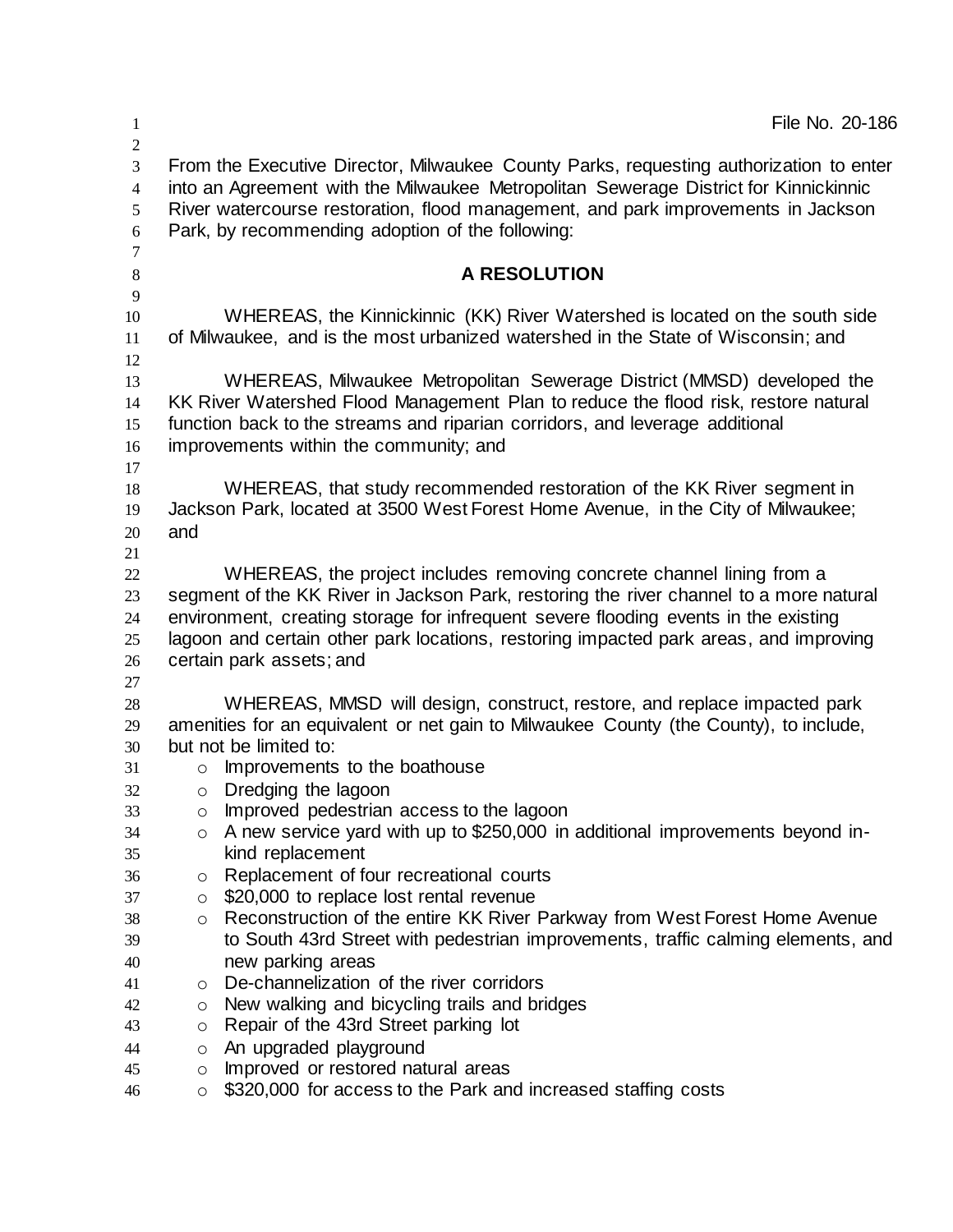$47 \circ$  \$2,750,000 toward the replacement of the current pool facility with either a new pool, splash pad, or other water amenity ; and WHEREAS, MMSD and the County desire to cooperate to implement the KK River watercourse restoration, flood management, and to restore and improve all impacted areas in Jackson Park; and WHEREAS, the Committee on Finance and Audit, at its meeting of March 18, 2020, recommended adoption of File No. 20-186 (vote 7-0); now, therefore, BE IT RESOLVED, the Department of Parks, Recreation, and Culture (DPRC) is hereby authorized to enter into and execute an Agreement with the Milwaukee Metropolitan Sewerage District (MMSD) for Kinnickinnic (KK) River watercourse restoration, flood management, and park improvements in Jackson Park (the Park); and BE IT FURTHER RESOLVED, per the agreement, MMSD will design, construct, restore, and replace impacted park amenities for an equivalent or net gain to Milwaukee County, to include, but not be limited to: o Improvements to the boathouse o Dredging the lagoon o Improved pedestrian access to the lagoon o A new service yard with up to \$250,000 in additional improvements beyond in- kind replacement o Replacement of four recreational courts o \$20,000 to replace lost rental revenue o Reconstruction of the entire KK River Parkway from West Forest Home Avenue to South 43rd Street with pedestrian improvements, traffic calming elements, and new parking areas o De-channelization of the river corridors o New walking and bicycling trails and bridges o Repair of the 43rd Street parking lot 80 o An upgraded playground 81 o Improved or restored natural areas 82 o \$320,000 for access to the Park and increased staffing costs 83 o \$2,750,000 toward the replacement of the current pool facility with either a new pool, splash pad, or other water amenity ; and 88 BE IT FURTHER RESOLVED, the Milwaukee County Board of Supervisors herby authorizes DPRC, the Department of Administrative Services, the Office of Corporation Counsel, and any other department that may be necessary, to execute and record all documents and perform all actions as required to effectuate the Agreement.